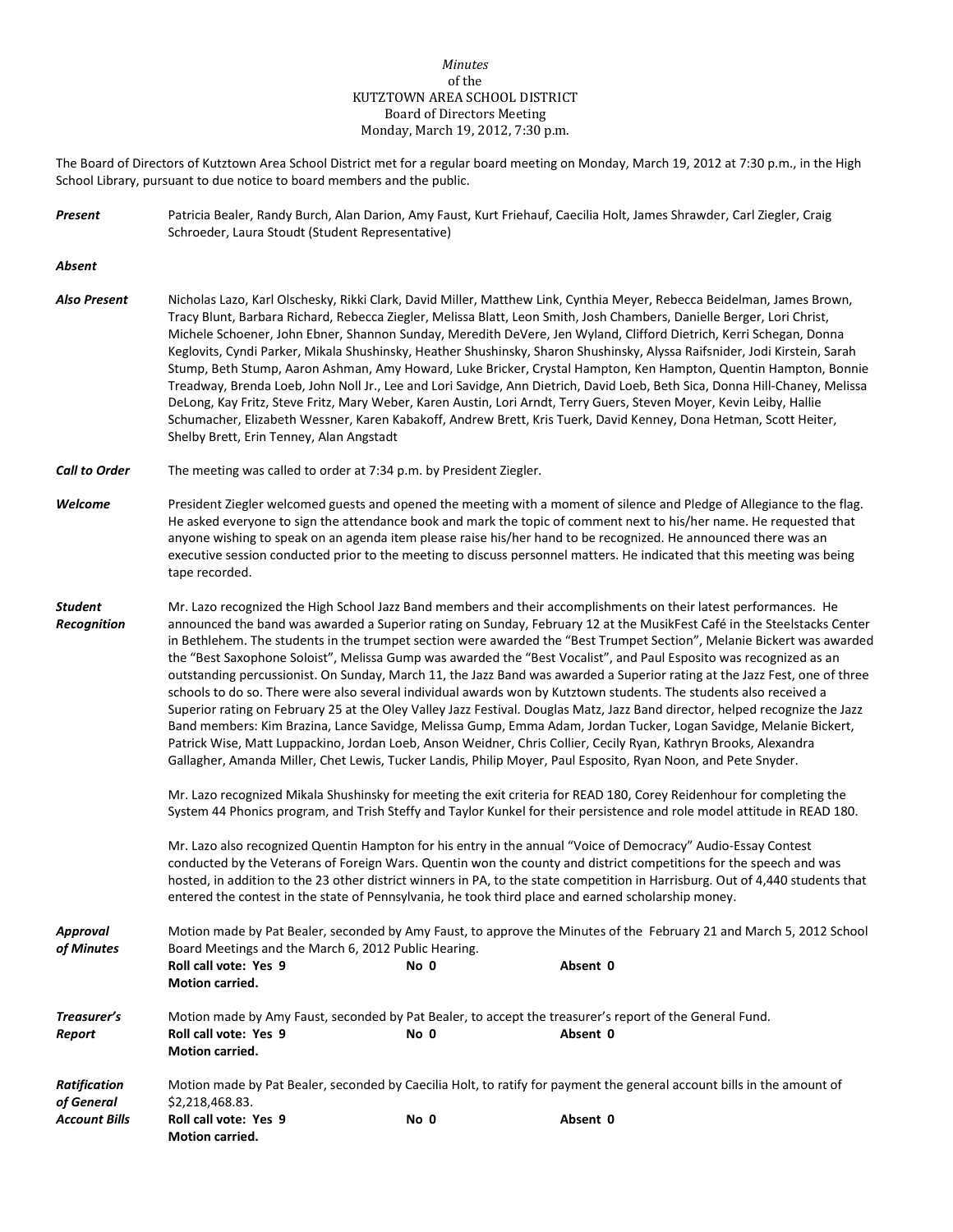| March 19, 2012                        | <b>KASD Board of Directors Meeting Minutes</b>                                                                                                                                      |                                                                                                                                                                                                                                                                                                                               |                                                                                                                                                   |                      |                                                                                                                                                                                                                                                                                                                                                                                                                                                                                                                        |  |  |
|---------------------------------------|-------------------------------------------------------------------------------------------------------------------------------------------------------------------------------------|-------------------------------------------------------------------------------------------------------------------------------------------------------------------------------------------------------------------------------------------------------------------------------------------------------------------------------|---------------------------------------------------------------------------------------------------------------------------------------------------|----------------------|------------------------------------------------------------------------------------------------------------------------------------------------------------------------------------------------------------------------------------------------------------------------------------------------------------------------------------------------------------------------------------------------------------------------------------------------------------------------------------------------------------------------|--|--|
| Page 2 of 4<br>Approval<br>of General | Motion made by Pat Bealer, seconded by Amy Faust, to approve for payment the general account bills in the amount<br>of \$477,252.23.                                                |                                                                                                                                                                                                                                                                                                                               |                                                                                                                                                   |                      |                                                                                                                                                                                                                                                                                                                                                                                                                                                                                                                        |  |  |
| Account Bills                         | Roll call vote: Yes 8<br>Motion carried.                                                                                                                                            |                                                                                                                                                                                                                                                                                                                               | No 0                                                                                                                                              | Absent 1 (Schroeder) |                                                                                                                                                                                                                                                                                                                                                                                                                                                                                                                        |  |  |
| Supt's Report                         |                                                                                                                                                                                     | Mr. Lazo announced Kutztown was awarded the county title in sportsmanship by the Berks County Interscholastic Athletic<br>Association at its annual Gold Leaf Banquet. This is the fourth year out of five that Kutztown has won the award. No other<br>school has won the award more than twice since its inception in 1993. |                                                                                                                                                   |                      |                                                                                                                                                                                                                                                                                                                                                                                                                                                                                                                        |  |  |
| Committee<br><b>Reports</b>           | EIT<br>Pat Bealer                                                                                                                                                                   | No report.                                                                                                                                                                                                                                                                                                                    |                                                                                                                                                   |                      |                                                                                                                                                                                                                                                                                                                                                                                                                                                                                                                        |  |  |
|                                       | <b>PSBA</b><br>Pat Bealer                                                                                                                                                           | Mrs. Bealer reported the Keystone Exams are still being revised.                                                                                                                                                                                                                                                              |                                                                                                                                                   |                      |                                                                                                                                                                                                                                                                                                                                                                                                                                                                                                                        |  |  |
|                                       | ECC<br>Amy Faust                                                                                                                                                                    | Mrs. Faust reported the committee was provided the numbers for spring sport physicals. She reported the<br>committee discussed the possibility of advertising facility rentals on the website, and the current facility rental<br>rates.                                                                                      |                                                                                                                                                   |                      |                                                                                                                                                                                                                                                                                                                                                                                                                                                                                                                        |  |  |
|                                       | <b>BCIU</b><br>Carl Ziegler                                                                                                                                                         | Mr. Ziegler reported the renovations to the River Chase facility are near completion, and the 42 plus phases were<br>executed very well. He also reported the BCIU-sponsored 42 <sup>nd</sup> Annual Convention for School Board Directors will be<br>on May 3rd.                                                             |                                                                                                                                                   |                      |                                                                                                                                                                                                                                                                                                                                                                                                                                                                                                                        |  |  |
|                                       | <b>BCTC</b><br>Pat Bealer                                                                                                                                                           | Mrs. Bealer reported the committee discussed the transfer of the math program to the home schools.                                                                                                                                                                                                                            |                                                                                                                                                   |                      |                                                                                                                                                                                                                                                                                                                                                                                                                                                                                                                        |  |  |
|                                       | Policy and<br>Curriculum                                                                                                                                                            |                                                                                                                                                                                                                                                                                                                               | discussed the plans of the science curriculum for grades 9-12.                                                                                    |                      | Mrs. Holt reported the committee received a presentation on the use of electronic textbooks versus print, and                                                                                                                                                                                                                                                                                                                                                                                                          |  |  |
|                                       | <b>Student</b><br>Achievement<br><b>Al Darion</b>                                                                                                                                   |                                                                                                                                                                                                                                                                                                                               | due to the teacher furloughs.                                                                                                                     |                      | Dr. Darion reported the committee was presented a report on the students' PSSA scores which dropped from<br>grade 8 to grade 11. He also reported the committee discussed the hearings which were held to report on impacts                                                                                                                                                                                                                                                                                            |  |  |
|                                       | <b>Facilities</b><br>Amy Faust                                                                                                                                                      | No report.                                                                                                                                                                                                                                                                                                                    |                                                                                                                                                   |                      |                                                                                                                                                                                                                                                                                                                                                                                                                                                                                                                        |  |  |
| Personnel                             | 2.<br>of \$11.00 per hour.<br>3.                                                                                                                                                    | school, effective July 15, 2012.                                                                                                                                                                                                                                                                                              | Motion made by Pat Bealer, seconded by Kurt Friehauf, to approve the following personnel items:<br>2012, at her current rate of \$11.32 per hour. |                      | 1. The acceptance with regret, of the resignation due to retirement of Toni S. Koller as a language arts teacher at the middle<br>The approval of Jade E. Rauch as an elementary RtII aide for seven work hours per day, effective March 20, 2012, at a rate<br>The approval of Cathy S. Padasak as a special education paraeducator for seven work hours per day, effective March 20,<br>4. The approval of Diane M. Zettlemoyer as a substitute custodian for the 2011-2012 school year, effective March 3, 2012, at |  |  |
|                                       |                                                                                                                                                                                     |                                                                                                                                                                                                                                                                                                                               | the approved substitute custodian rate of \$9.50 per hour.                                                                                        |                      |                                                                                                                                                                                                                                                                                                                                                                                                                                                                                                                        |  |  |
|                                       | Roll call vote: Yes 8<br>Motion carried.                                                                                                                                            |                                                                                                                                                                                                                                                                                                                               | No 1 (Faust)                                                                                                                                      |                      | Absent 0                                                                                                                                                                                                                                                                                                                                                                                                                                                                                                               |  |  |
|                                       | Motion made by Kurt Friehauf, seconded by Amy Faust, to approve Jennifer N. Hess as a 12-month data operations specialist,<br>effective April 10, 2012, at a salary of \$45,000.    |                                                                                                                                                                                                                                                                                                                               |                                                                                                                                                   |                      |                                                                                                                                                                                                                                                                                                                                                                                                                                                                                                                        |  |  |
|                                       | Roll call vote: Yes 9<br>Motion carried.                                                                                                                                            |                                                                                                                                                                                                                                                                                                                               | No 0                                                                                                                                              |                      | Absent 0                                                                                                                                                                                                                                                                                                                                                                                                                                                                                                               |  |  |
|                                       | Roll call vote: Yes 9<br><b>Motion carried.</b>                                                                                                                                     |                                                                                                                                                                                                                                                                                                                               | Miller as principal at Greenwich-Lenhartsville and Albany elementary schools, effective July 9, 2012.<br>No 0                                     |                      | Motion made by Pat Bealer, seconded by Kurt Friehauf, to accept with regret, the resignation due to retirement of Peter D.<br>Absent 0                                                                                                                                                                                                                                                                                                                                                                                 |  |  |
|                                       | Motion made by Kurt Friehauf, seconded by Pat Bealer, to accept with regret, the resignation due to retirement of Nicholas<br>Lazo, Jr. as superintendent, effective June 29, 2012. |                                                                                                                                                                                                                                                                                                                               |                                                                                                                                                   |                      |                                                                                                                                                                                                                                                                                                                                                                                                                                                                                                                        |  |  |
|                                       | Roll call vote: Yes 9<br>Motion carried.                                                                                                                                            |                                                                                                                                                                                                                                                                                                                               | No 0                                                                                                                                              |                      | Absent 0                                                                                                                                                                                                                                                                                                                                                                                                                                                                                                               |  |  |
|                                       | All Personnel are Approved Pending the District's Receipt of All Mandated Credentials                                                                                               |                                                                                                                                                                                                                                                                                                                               |                                                                                                                                                   |                      |                                                                                                                                                                                                                                                                                                                                                                                                                                                                                                                        |  |  |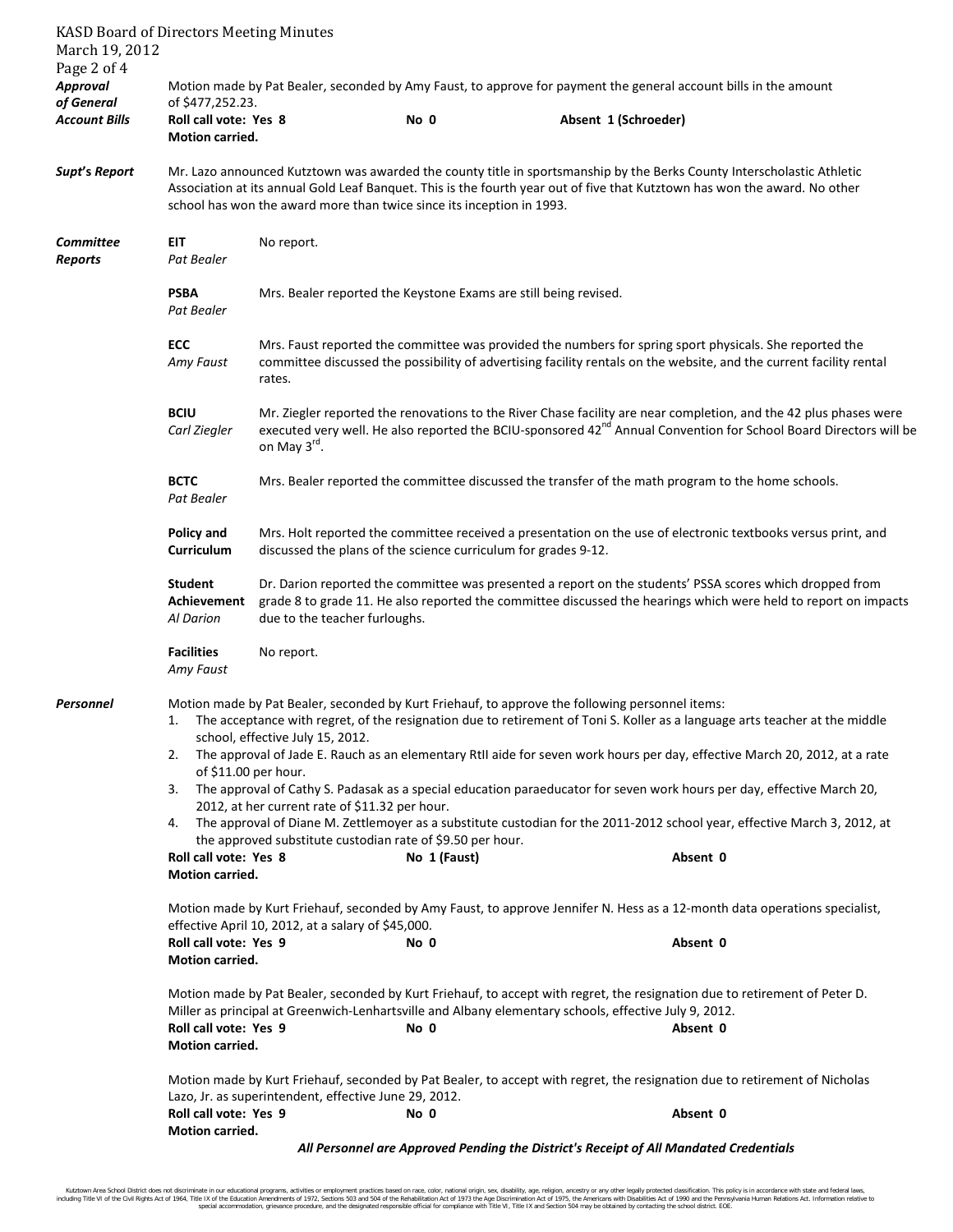| March 19, 2012<br>Page 3 of 4                                                                                                                                                                                                                                                                                                                           | <b>KASD Board of Directors Meeting Minutes</b>                                                                                                                                                                                                                                                                 |                                                                                                                                                                                                                                                 |          |                      |  |
|---------------------------------------------------------------------------------------------------------------------------------------------------------------------------------------------------------------------------------------------------------------------------------------------------------------------------------------------------------|----------------------------------------------------------------------------------------------------------------------------------------------------------------------------------------------------------------------------------------------------------------------------------------------------------------|-------------------------------------------------------------------------------------------------------------------------------------------------------------------------------------------------------------------------------------------------|----------|----------------------|--|
| KATA/KASD<br><b>Contract</b>                                                                                                                                                                                                                                                                                                                            | Motion made by Kurt Friehauf, seconded by Pat Bealer, to approve the Agreement between the Kutztown Area Teachers'<br>Association and the Kutztown Area School District, retroactive to July 1, 2010 through June 30, 2014.<br>Roll call vote: Yes 8<br>No 1 (Schroeder)<br>Absent 0<br><b>Motion carried.</b> |                                                                                                                                                                                                                                                 |          |                      |  |
| Motion made by Caecilia Holt, seconded by Craig Schroeder, to approve the 2012-2013 Support Staff/Administration<br><b>Holiday Schedule</b><br>Holiday Schedule per the attached.                                                                                                                                                                       |                                                                                                                                                                                                                                                                                                                |                                                                                                                                                                                                                                                 |          |                      |  |
|                                                                                                                                                                                                                                                                                                                                                         | Roll call vote: Yes 9<br>Motion carried.                                                                                                                                                                                                                                                                       | No 0                                                                                                                                                                                                                                            | Absent 0 |                      |  |
| <b>Request</b>                                                                                                                                                                                                                                                                                                                                          | five day vacation absence from April 12-18, 2012.<br>Roll call vote: Yes 9<br><b>Motion carried.</b>                                                                                                                                                                                                           | Student Vacation Motion made by Kurt Friehauf, seconded by Amy Faust, to approve the parent request for student #102424 to take a<br>No 0                                                                                                       | Absent 0 |                      |  |
| <b>BCTC Budget</b>                                                                                                                                                                                                                                                                                                                                      | Roll call vote: Yes 9                                                                                                                                                                                                                                                                                          | Motion made by Pat Bealer, seconded by Al Darion, to authorize the expenditures of the Berks Career & Technology<br>Center's General Program for the period July 1, 2012 to June 30, 2013 as set forth herein.<br>No 0<br>Absent 0              |          |                      |  |
|                                                                                                                                                                                                                                                                                                                                                         | <b>Motion carried.</b>                                                                                                                                                                                                                                                                                         |                                                                                                                                                                                                                                                 |          |                      |  |
| Conference<br>Motion made by Amy Faust, seconded by Pat Bealer, to approve the conference request for Jennifer L. Knight to attend the<br>AP Biology Summer Institute at Acadia on July 8-13, 2012 in Winter Harbor, Maine at a cost of \$1,433.00. Mrs. Knight has<br>Request<br>applied for a \$750.00 scholarship toward the cost of the conference. |                                                                                                                                                                                                                                                                                                                |                                                                                                                                                                                                                                                 |          |                      |  |
|                                                                                                                                                                                                                                                                                                                                                         | Roll call vote: Yes 7<br>Motion carried.                                                                                                                                                                                                                                                                       | No 1 (Schroeder)                                                                                                                                                                                                                                | Absent 0 | Abstain 1 (Shrawder) |  |
| <b>Policies</b><br>#335 and #806                                                                                                                                                                                                                                                                                                                        | #806.                                                                                                                                                                                                                                                                                                          | Motion made by Randy Burch, seconded by Caecilia Holt, to approve the second reading and adoption of Policies #335 and                                                                                                                          |          |                      |  |
|                                                                                                                                                                                                                                                                                                                                                         | Roll call vote: Yes 9<br>Motion not carried.                                                                                                                                                                                                                                                                   | No 0                                                                                                                                                                                                                                            | Absent 0 |                      |  |
| <b>WeatherBug</b><br><b>School Program</b>                                                                                                                                                                                                                                                                                                              | Roll call vote: Yes 6                                                                                                                                                                                                                                                                                          | Motion made by Amy Faust, seconded by Al Darion, to approve the purchase of the WeatherBug School Program at a cost<br>not to exceed \$17,720.00 and to continue to pursue grants to fund the cost of this program.<br>No 2 (Bealer, Schroeder) | Absent 0 | Abstain 1 (Shrawder) |  |
|                                                                                                                                                                                                                                                                                                                                                         | <b>Motion carried.</b>                                                                                                                                                                                                                                                                                         |                                                                                                                                                                                                                                                 |          |                      |  |
| Dental Plan<br>Renewal                                                                                                                                                                                                                                                                                                                                  | Concordia for the 2012-2013 school year at the same premiums as the prior year.<br>Roll call vote: Yes 9<br><b>Motion carried.</b>                                                                                                                                                                             | Motion made by Amy Faust, seconded by Pat Bealer, to approve the annual renewal of the dental plan with United<br>No 0                                                                                                                          | Absent 0 |                      |  |
| Equipment                                                                                                                                                                                                                                                                                                                                               |                                                                                                                                                                                                                                                                                                                | Wireless Network Motion made by Al Darion, seconded by Carl Ziegler, to accept the quote from Network Access for the purchase of new<br>wireless access points at the high school at a cost of \$30,182.05 per PEPPM bid pricing.               |          |                      |  |
|                                                                                                                                                                                                                                                                                                                                                         | Roll call vote: Yes 4 (Faust, Friehauf, Schroeder, Shrawder)<br>Motion not carried.                                                                                                                                                                                                                            | Motion made by Amy Faust, seconded by Craig Schroeder to table the motion to accept the quote from Network Access.<br>No 5                                                                                                                      | Absent 0 |                      |  |
|                                                                                                                                                                                                                                                                                                                                                         | access points at the high school at a cost of \$30,182.05 per PEPPM bid pricing.<br>Roll call vote: Yes 6<br><b>Motion carried.</b>                                                                                                                                                                            | Motion made by Al Darion, seconded by Carl Ziegler, to accept the quote from Network Access for the purchase of new wireless<br>No 3 (Faust, Schroeder, Shrawder)                                                                               | Absent 0 |                      |  |
|                                                                                                                                                                                                                                                                                                                                                         |                                                                                                                                                                                                                                                                                                                | Closing of Albany Motion made by Jim Shrawder, seconded by Amy Faust, to direct the administration to end all consideration on the closing                                                                                                      |          |                      |  |
|                                                                                                                                                                                                                                                                                                                                                         | of Albany Elementary School for the 2012-2013 school year.<br>Roll call vote: Yes 5<br>Motion carried.                                                                                                                                                                                                         | No 4 (Bealer, Burch, Darion, Ziegler)                                                                                                                                                                                                           | Absent 0 |                      |  |
| Listserv                                                                                                                                                                                                                                                                                                                                                | distribution listserv to communicate to the community at large.                                                                                                                                                                                                                                                | Email Distribution Motion made by Kurt Friehauf, seconded by Amy Faust, to direct the administration to investigate the feasibility of an email                                                                                                 |          |                      |  |
|                                                                                                                                                                                                                                                                                                                                                         | Roll call vote: Yes 7<br><b>Motion carried.</b>                                                                                                                                                                                                                                                                | No 1 (Bealer)                                                                                                                                                                                                                                   |          | Absent 1 (Darion)    |  |

Kutztown Area School District does not discriminate in our educational programs, activities or employment practices based on race, color, national orgion, ance, althan ances in methan prototer least including Title Video I